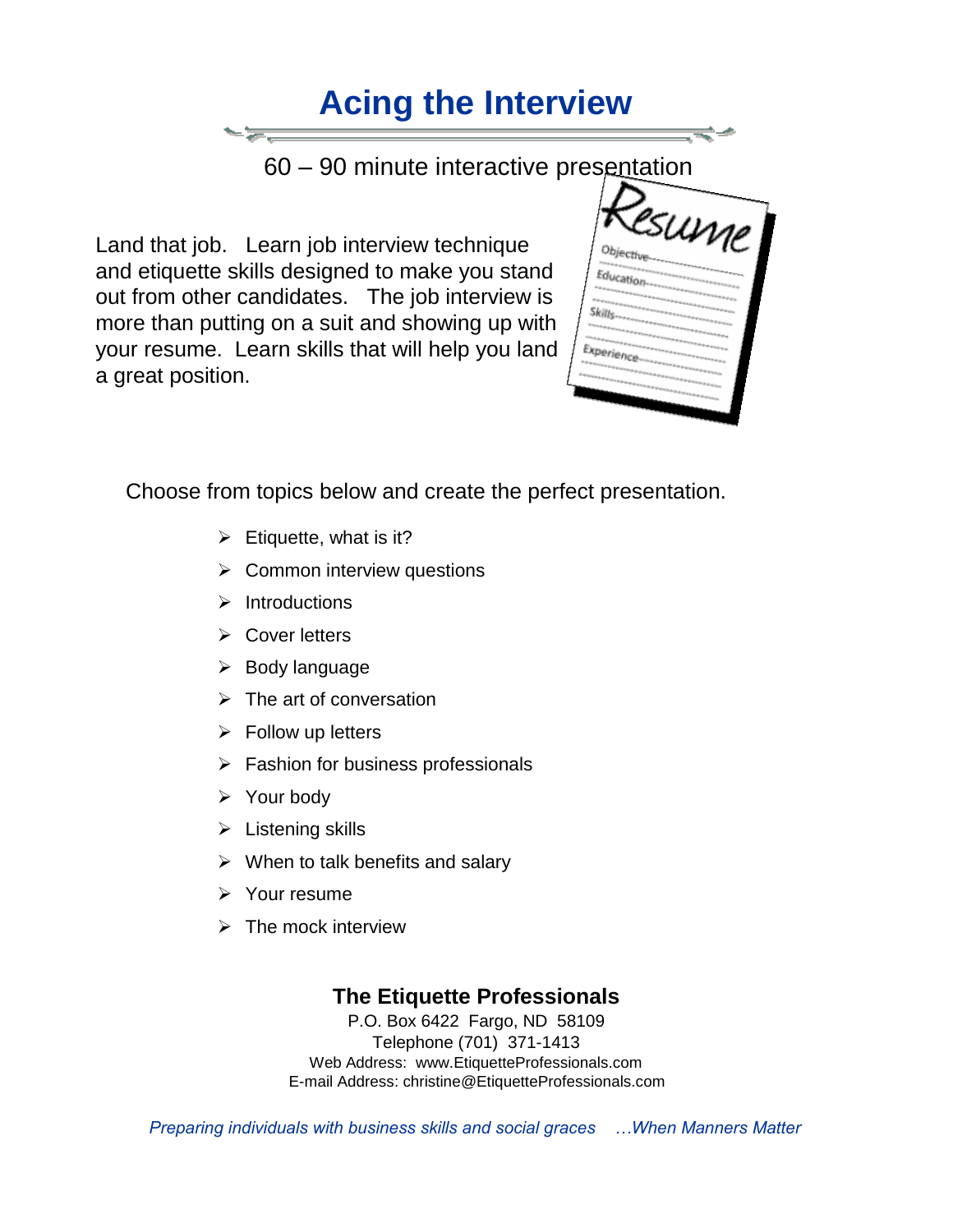### **Business Essentials**

60 – 90 minute interactive presentation

 Master the art of business etiquette! Participants will learn proper etiquette and business protocol. Choose from topics below and create a program or interactive workshop to fit your business needs.



- $\triangleright$  Etiquette, what is it?
- $\triangleright$  Networking
- $\triangleright$  Business introductions
- $\triangleright$  The business card
- $\triangleright$  Body language
- $\triangleright$  The art of conversation
- $\triangleright$  Telephone etiquette
- $\triangleright$  E-mail protocol
- $\triangleright$  The power handshake
- $\triangleright$  Listening tips
- **►** Gender differences
- **►** Generational differences
- **►** Common workplace manners
- $\triangleright$  The business lunch

#### **The Etiquette Professionals**

P.O. Box 6422 Fargo, ND 58109 Telephone (701) 371-1413 Web Address: [www.EtiquetteProfessionals.com](http://www.etiquetteprofessionals.com/)  E-mail Address: christine@EtiquetteProfessionals.com

*Preparing individuals with business skills and social graces …When Manners Matter*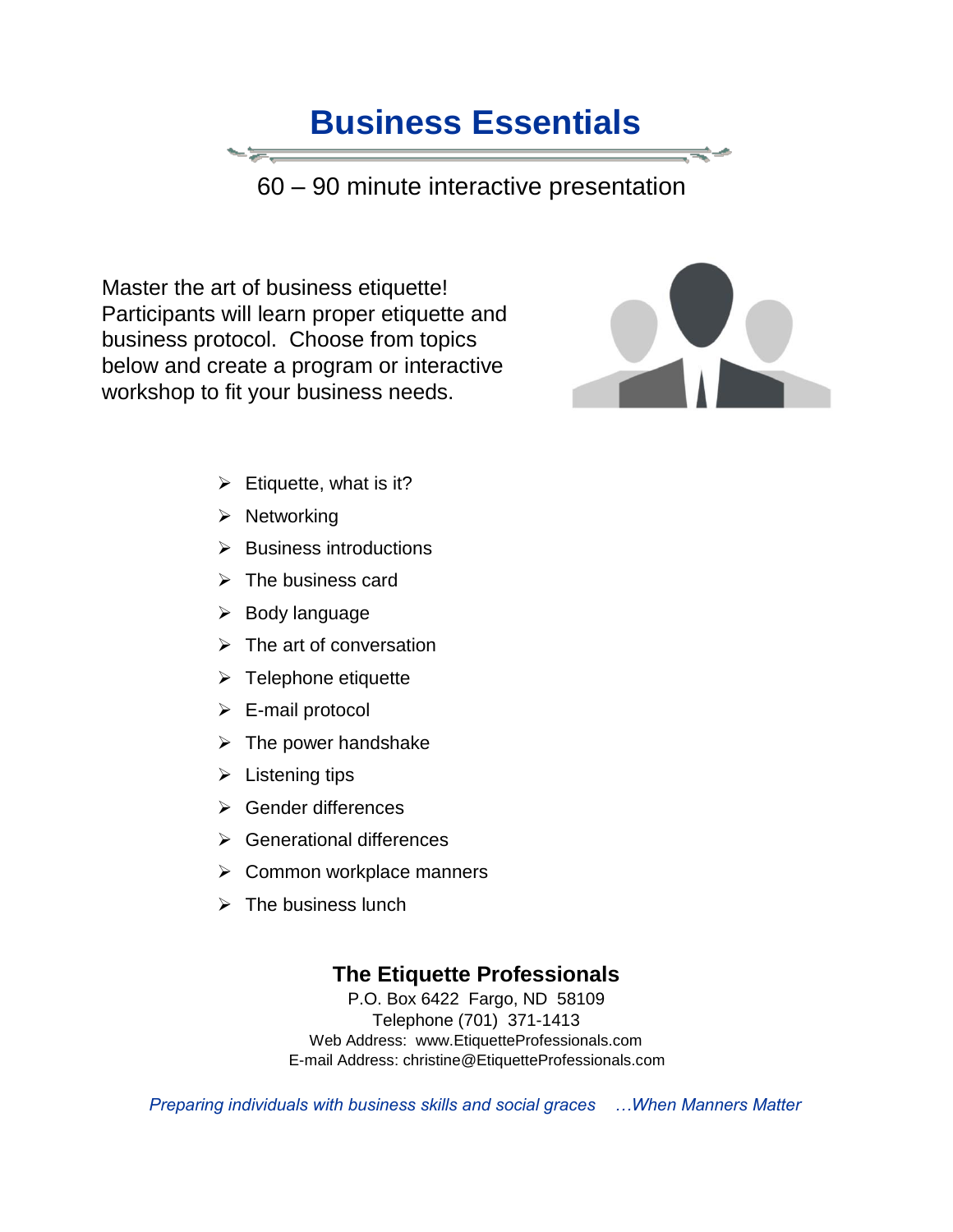## **Workplace Business Essentials**

60 – 90 minute interactive presentation

 Participants will learn proper workplace etiquette. Choose from topics below to design a workshop to fit your individual organizational needs.



- $\triangleright$  Etiquette, what is it?
- Gender differences
- Generational differences
- $\triangleright$  Common workplace manners
- $\triangleright$  Office body language
- $\triangleright$  Telephone etiquette
- $\triangleright$  Cubicle etiquette
- $\triangleright$  E-mail protocol
- $\triangleright$  Listening and conversation
- $\triangleright$  Networking skills
- $\triangleright$  Proper introductions
- $\triangleright$  Power handshakes
- $\triangleright$  The business card
- $\triangleright$  The body personal (hygiene, attire)
- $\triangleright$  Thank you notes

#### **The Etiquette Professionals**

P.O. Box 6422 Fargo, ND 58109 Telephone (701) 371-1413 Web Address: [www.EtiquetteProfessionals.com](http://www.etiquetteprofessionals.com/)  E-mail Address: christine@EtiquetteProfessionals.com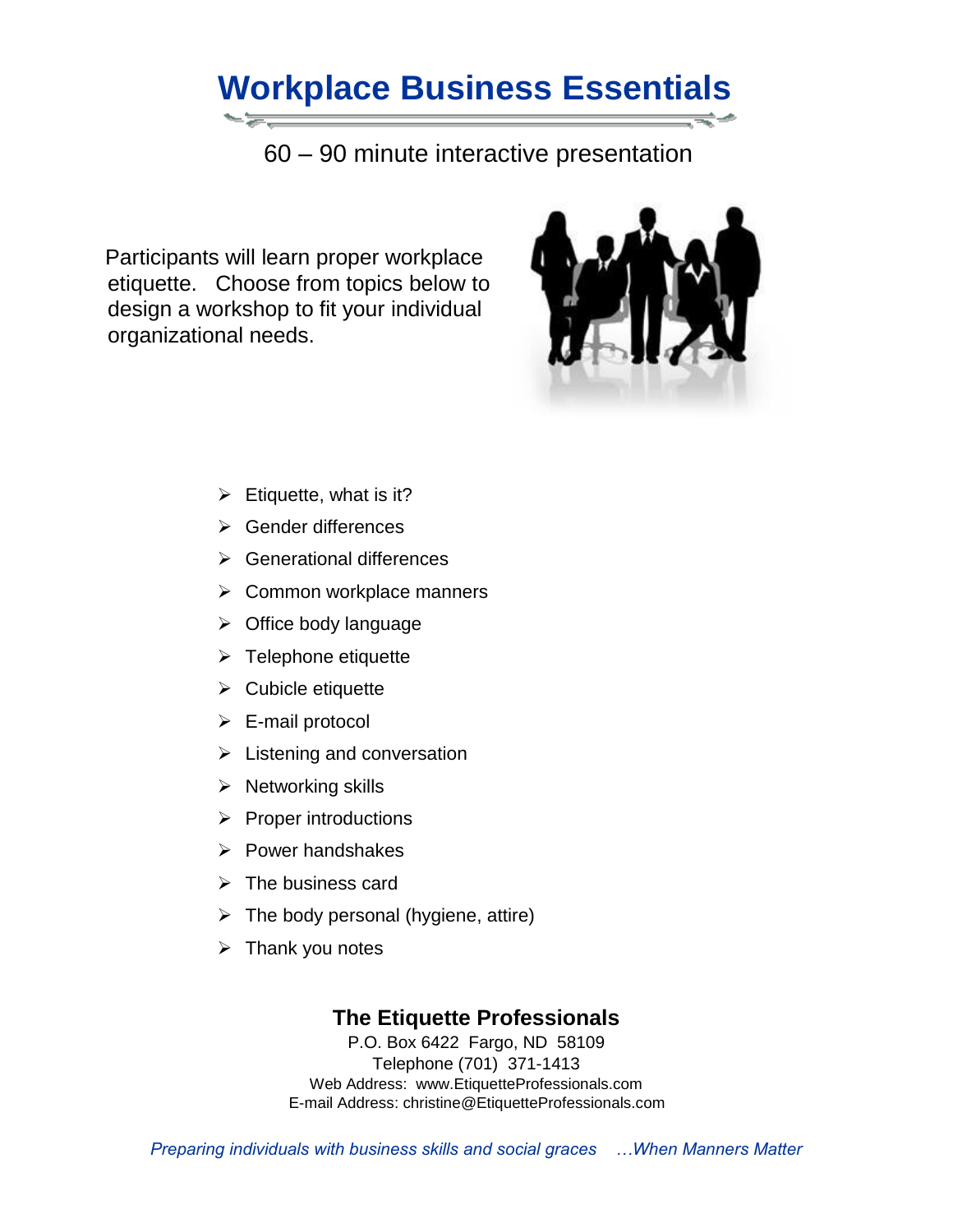### **Dining with Confidence**

 60 – 90 minute interactive presentation  *(Meal and tea priced separately)* 

 Master the art of dining etiquette. Participants will practice proper mealtime etiquette and manners skills designed to ensure a successful dining experience.



Choose from topics below and create the perfect presentation.

- $\triangleright$  Etiquette, what is it?
- $\triangleright$  Common social courtesies
- $\triangleright$  Introductions
- $\triangleright$  Table posture
- $\triangleright$  Body language
- $\triangleright$  The art of table conversation
- $\triangleright$  Dealing with difficult foods
- $\triangleright$  Thank-you notes
- $\triangleright$  Common mealtime questions
- $\triangleright$  The art of toasting
- $\triangleright$  Invitations
- $\triangleright$  Dining etiquette
- $\triangleright$  Table setting protocol
- $\triangleright$  International dining  $\triangleright$  The tea party!

### **The Etiquette Professionals**

P.O. Box 6422 Fargo, ND 58109 Telephone (701) 371-1413 Web Address: [www.EtiquetteProfessionals.com](http://www.etiquetteprofessionals.com/)  E-mail Address: christine@EtiquetteProfessionals.com *Preparing individuals with business skills and social graces …When Manners Matter*